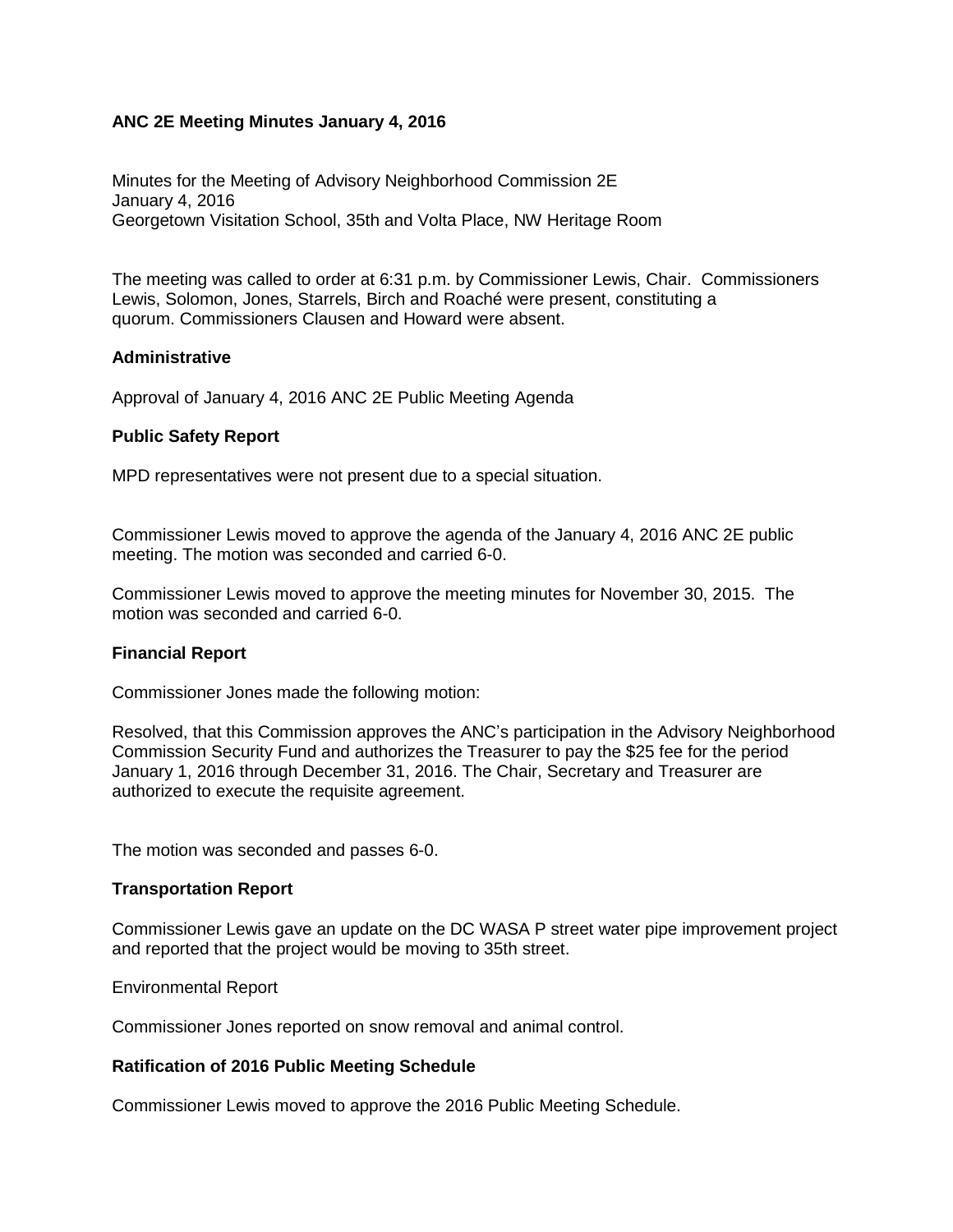The motion was seconded and carries 6-0.

## **Areas of Special Interest and election of ANC 2E officers for 2016**

Commissioner Lewis moved to approve the Areas of Special Interest and election of ANC 2E officers for 2016.

2016 Areas of Special Interest

Commissioners Bill Starrels and Tom Birch to be Liaisons for ABC (Alcoholic Beverage Control) matters;

Commissioner Ed Solomon and Monica Roaché to be Liaison for Public Safety and airplane noise matters;

Commissioners Tom Birch, Kendyl Clausen and Jeff Jones to be Liaisons for Historic Preservation and Zoning matters;

Commissioners Ron Lewis and Bill Starrels to be Liaisons for Transportation matters;

Commissioner Monica Roaché to be Liaison for Educational matters;

Commissioner Jeff Jones to be Liaison for Environmental matters;

Commissioners Ed Solomon, Kendyl Clausen, Reed Howard, Jeff Jones, Ron Lewis and Bill Starrels to be Liaisons for community and university relations (Georgetown Community Partnership);

Commissioner Bill Starrels to be the ANC2E-designated nonvoting member of the board of directors of the Georgetown Business Improvement District and Liaison to the Georgetown Business Association; and

Commissioners Monica Roaché and Tom Birch to be Liaisons to Tudor Place.

Commissioner Lewis-Chair Commissioner Starrels- Vice Chair Commissioner Clausen - Secretary Commissioner Jones- Treasurer

The motion was seconded and carries 6-0.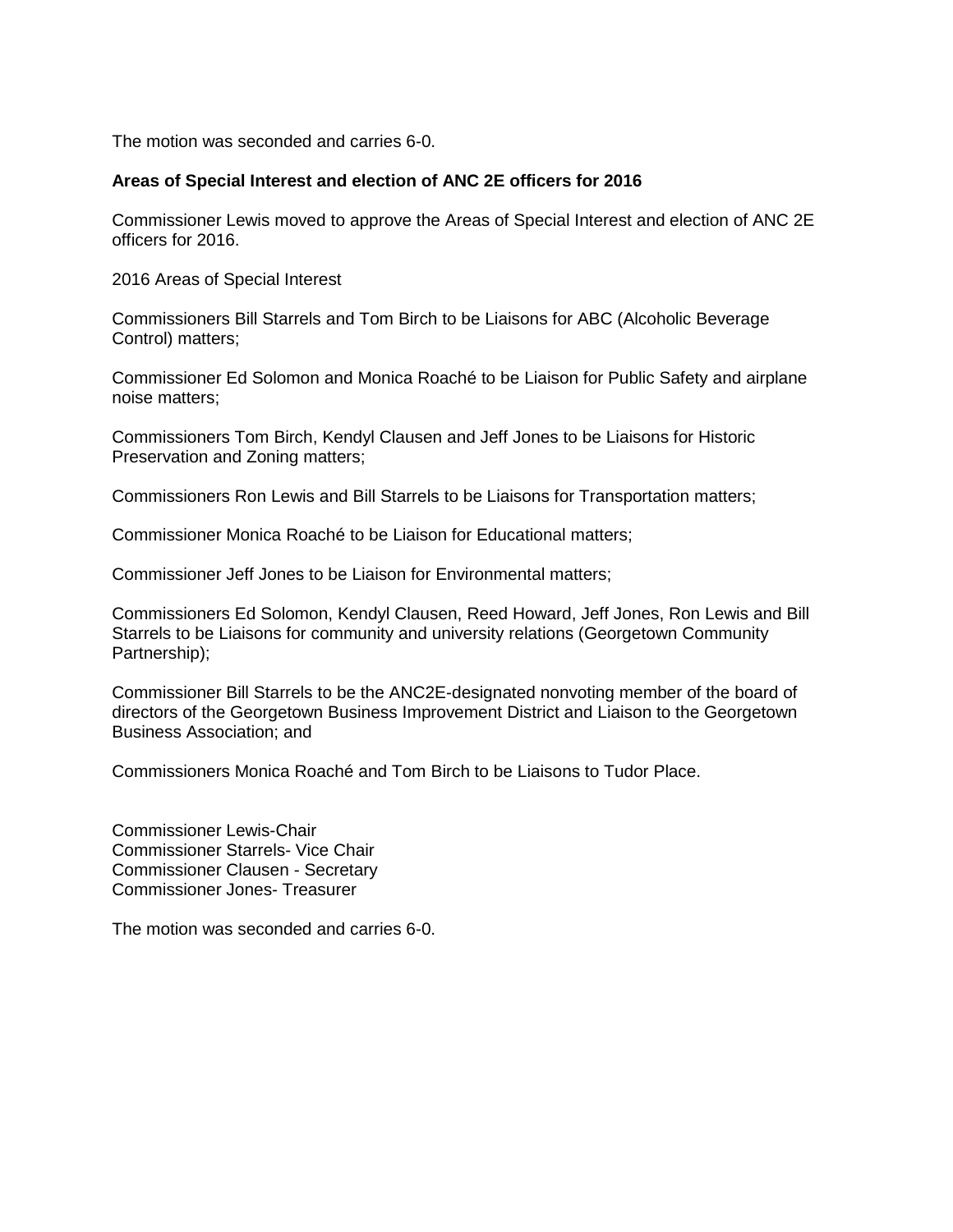## **Community Comment**

Commissioners Lewis and Jones introduced Rick Murphy, the new pro bono attorney for ANC 2E.

Commissioner Jones reported that Hyde-Addison elementary school may "swinging" (moving) to an alternate/temporary location during the construction on campus. three locations are being considered by DCPS/DGS including the Duke Ellington field on Reservoir road. This would involve classrooms in trailers for approximately a year or more. There will be an internal meeting for "consideration only" and will include the Burleith Citizens Association and the Friends of Duke Ellington.

Commissioner Solomon announced that Peter Davidson, DGS liaison for the Duke Ellington project had died.

Commissioner Lewis made the following motion:

Standing Resolution re Representing ANC 2E in Particular Matters

Be it Resolved by Advisory Neighborhood Commission 2E, that whenever a resolution or recommendation is adopted by the Commission that relates to a particular matter that is or will be before an agency, entity or instrumentality of the District of Columbia Government or of the United States Government, any Commissioner or any one or more of them, or any successor thereto, who in each case has voted in favor of the resolution or recommendation so adopted, may represent the Commission before such agency, entity or instrumentality with respect to such matter. Further, any such Commissioner, with the approval of the Chair or in the Chair's absence, a Vice Chair, of the Commission, may authorize any other person to represent, assist in representing, or temporarily represent the Commission, in each case on a pro bono basis without fee, before such agency, entity or instrumentality with respect to such matter.

The Commission expresses its gratitude to Richard G. Murphy, Jr., Esq. for his offer of pro bono representation of the Commission from time to time and authorizes Mr. Murphy to represent the Commission on such matters as he and any Commissioner, with the approval of the Chair or in the Chair's absence, a Vice Chair, may agree from time to time.

The Commission expresses its gratitude to Karen Cruse for her offer of pro bono representation of the Commission from time to time at the Alcoholic Beverage Control Board and the Alcoholic Beverage Regulation Administration and authorizes Ms. Cruse to represent the Commission on such matters as she and any Commissioner may agree from time to time.

The motion was seconded and carries 6-0.

Ruth Werner of Councilman Evans' office announced that the council's proposal "Vision Zero" (speeding fines) has been raised and that the community should direct their comments to the Public Space committee.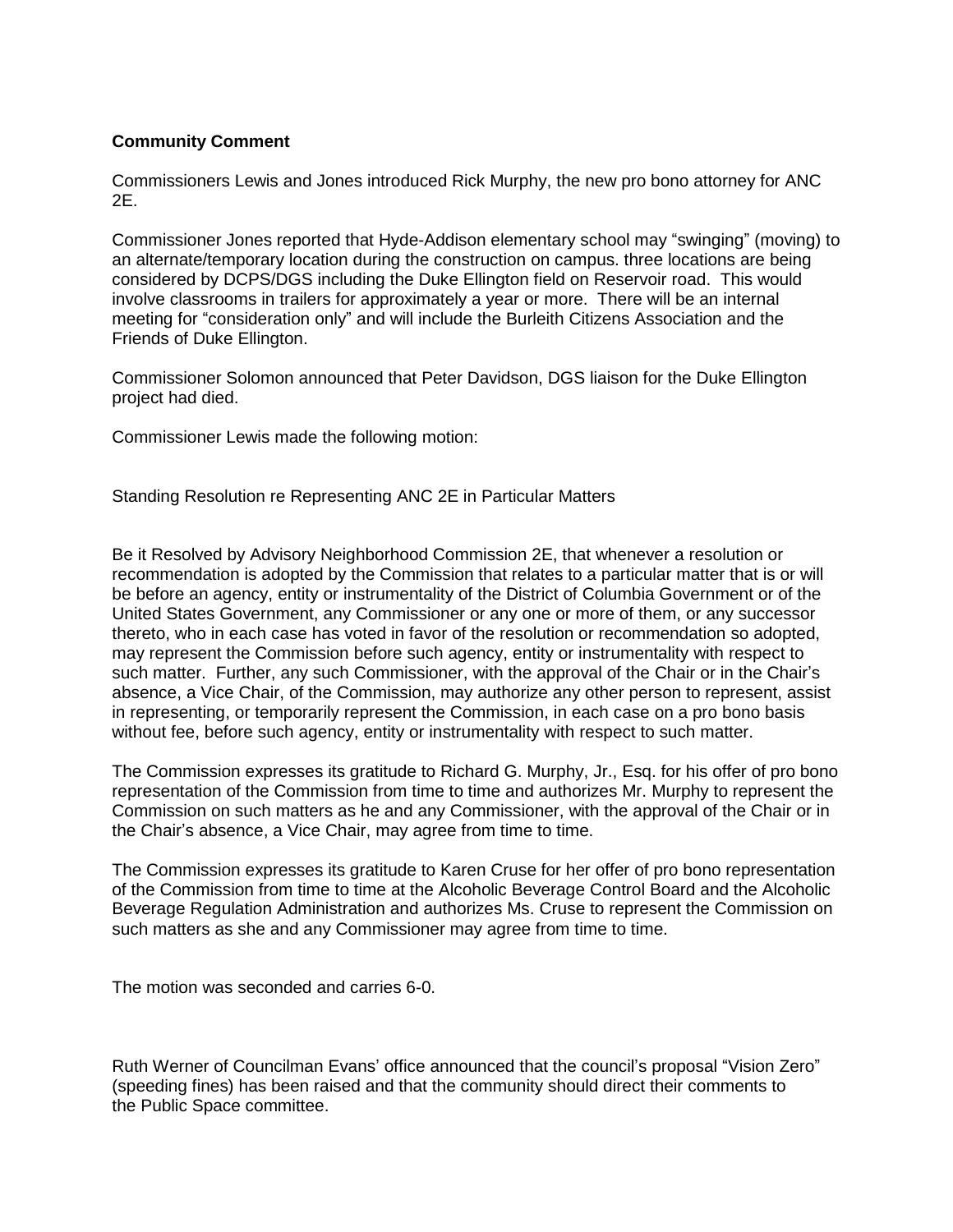Kishan Putta, Outreach Coordinator for DC Health Link (Obamacare) gave an update on the upcoming enrollment deadline and penalties for not enrolling.

Candace Mosely of Georgetown university announced upcoming events on campus and in the community.

#### **New Business**

Commissioner Starrels made the following motion:

Whereas –

ANC 2E appreciates the overall ideals of Mayor Muriel Bowser's Vision Zero plan.

ANC 2E also is pleased that the DC Council Committee on Transportation and the Environment has announced a public roundtable on January 8th, 2016 to hear the concerns about the proposed rule making by the District Department of Transportation (DDOT).

ANC 2E believes that the far-reaching nature and new directions proposed by the rules appropriately demand the oversight of Council hearings before such regulations are able to go into effect in order to assess their merits and to hear concerns expressed by interested groups and citizens of the District of Columbia.

The purposed rules reportedly would increase some fines by 350% to 1000%. Fines would be as much as \$1,000.

Some of the proposed infractions could be difficult to enforce and the fines inappropriate to achieving the goals of Vision Zero.

Mayor Bowser in a recent article in the Washington Post said that the controversial proposal to significantly raise some traffic fines didn't get her "stamp of approval."

Therefore, it is Resolved by ANC 2E:

ANC 2E appreciates the goals of Vision Zero. In view of the far-reaching nature of the proposal, ANC 2E feels that at least some of the new rule changes, including proposed fines, may be impractical or inappropriate in terms of circumstances and enforcement. Further, ANC 2E feels that such sweeping proposed changes that affect all Washington residents, many employees and tourists should be implemented only after public hearings and votes by the DC Council and approval by the Mayor of the District of Columbia.

The motion was seconded and carries 6-0.

#### **ABC:**

**Moratorium**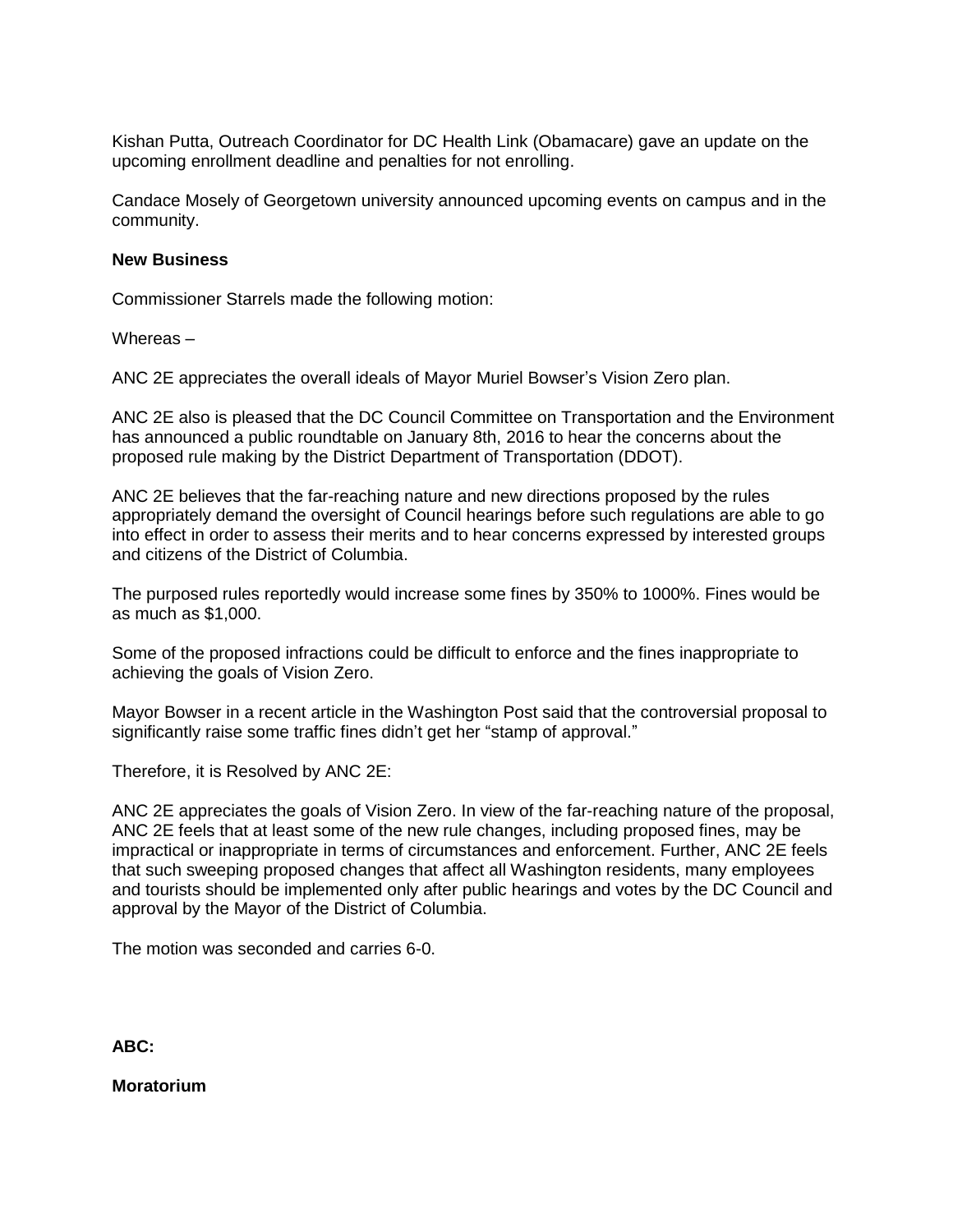Commissioner Birch made the following resolution:

RESOLUTION REGARDING SETLEMENT AGREEMENT TEMPLATE REQUEST TO ABRA AND ABC BOARD

Whereas ANC 2E desires to represent the best interests of residents and businesses in Georgetown, including the development of a welcoming environment for high quality restaurants desired by the community; and

Whereas, ANC 2E recognizes that the conditions that gave rise to the need for a cap and moratorium on CR and DR liquor licenses have changed; and

Whereas, ANC 2E believes that it is in Georgetown's best interest to replace the cap and moratorium on CR and DR licenses with a clear set of minimum conditions in a Settlement Agreement Template, designed to curtail the negative impacts of restaurants on the community, that is publicly available to all potential Alcoholic Beverage Regulation Administration (ABRA) Applicants seeking a new CR or DR license in Georgetown.

Be it resolved that, ANC 2E, hereby adopting the provisions of the Settlement Agreement Template, requests that the Alcoholic Beverage Control Board allow the existing moratorium the existing moratorium in Georgetown to expire, contingent upon votes of support for the Settlement Agreement Template by the boards of the Citizens Association of Georgetown and the Georgetown Business Improvement District, and

Be it further resolved that, ANC 2E requests that the Alcoholic Beverage Control Board recognize the community's action to adopt a Settlement Agreement Template aimed at addressing issues of hours of operation, noise disturbance, public space cleanliness and maintenance, and general concerns to ensure peace, order and quiet in the community, and that the Alcohol Beverage Regulation Administration help communicate, and support, the existence of a Georgetown Settlement Agreement Template, and

Finally, be it resolved that, ANC 2E requests that the Alcoholic Beverage Control Board adopt a protocol for reviewing CR and DR license applications in Georgetown consistent with that available to other jurisdictions in the city whereby the ABRA staff conducts a preliminary review of new CR and DR license application for appropriateness and refers questionable applications to the ABC Board for a fact finding hearing to be held prior to the placarding of an applicant's establishment.

# **(Attachment)**

Georgetown Settlement Agreement Template

This agreement is made by and between [Name of Establishment] (the Applicant) [ABRA #] [Address] The Citizens Association of Georgetown (CAG) and Advisory Neighborhood Commission 2E (ANC) Hereinafter referred to as the "Parties".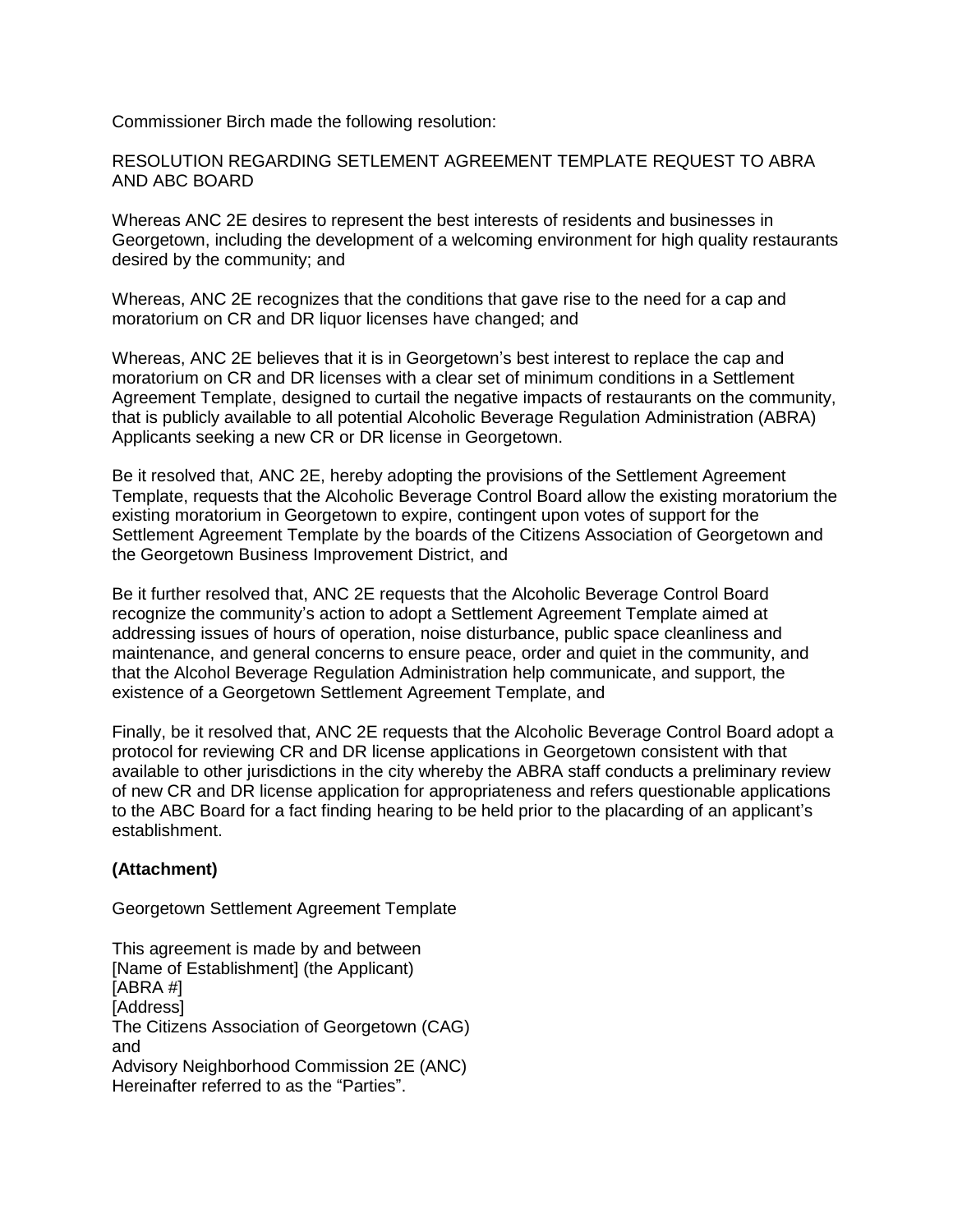## Preamble

Through this agreement, the Parties aim to create an environment whereby the Applicant may operate as a viable contributing business to the Georgetown community, while concurrently curtailing any adverse effects a business such as the Applicant's could have on the surrounding neighborhood.

The Applicant agrees to maintain open communication with the ANC, CAG, and residents to ensure the business operations do not adversely affect the surrounding neighborhood. The Parties believe the statements and provisions contained in this Agreement are reasonable and must become wholly integrated into the day-to-day operations of the Establishment.

Further, the Parties acknowledge that this Template Settlement Agreement shall be presented by the community Parties to all new C/R and D/R applicants within the Georgetown Conditions Area defined herein. The community and merchants have agreed that it is in everyone's best interests to standardize the requirements for the operation of new C/R and D/R establishments within the boundaries of the conditions area. The community and merchants understand and agree that the conditions imposed on operations of new licensees within the Georgetown Conditions Areas set forth herein are important measures to protect the safety, peace, order and quiet of the neighborhood, its residents, and businesses. Therefore, the Parties intend, through the implementation of this standardized Settlement Agreement, to create a process that is understandable, predictable and fair.

This Template sets forth minimum conditions sought by the community Parties, subject to Sections 9 and 10, which provide for flexibility in appropriate cases.

## Agreement

Whereas, Applicant's Establishment is within the Georgetown Conditions Area in ANC 2E; and,

Whereas, the Parties desire to enter into an agreement governing certain requirements and understandings regarding the issuance of a [C/R or D/R] Liquor License at the subject Establishment; and,

Whereas, the Parties wish to state their mutual intention and commitment to promote the success, peace, order, and quiet of the community. The Parties recognize the importance of maintaining commercial districts (and limited commercial operations within adjacent residential districts) that are safe, clean, orderly, pedestrian friendly, and community friendly."

## **Definitions**

Applicant is the person or company that applies to hold a liquor license in Georgetown, and is responsible to uphold the terms of this Agreement.

Establishment is the Applicant's place of business for which a liquor license has been applied for or issued.

Georgetown Conditions Area is the geographic area bounded by 36th Street (in Georgetown) and 39th Street (in Burleith) on the west, Whitehaven Parkway on the north, Rock Creek Park on the east, and the Potomac River on the south, excluding properties on the Georgetown University campus.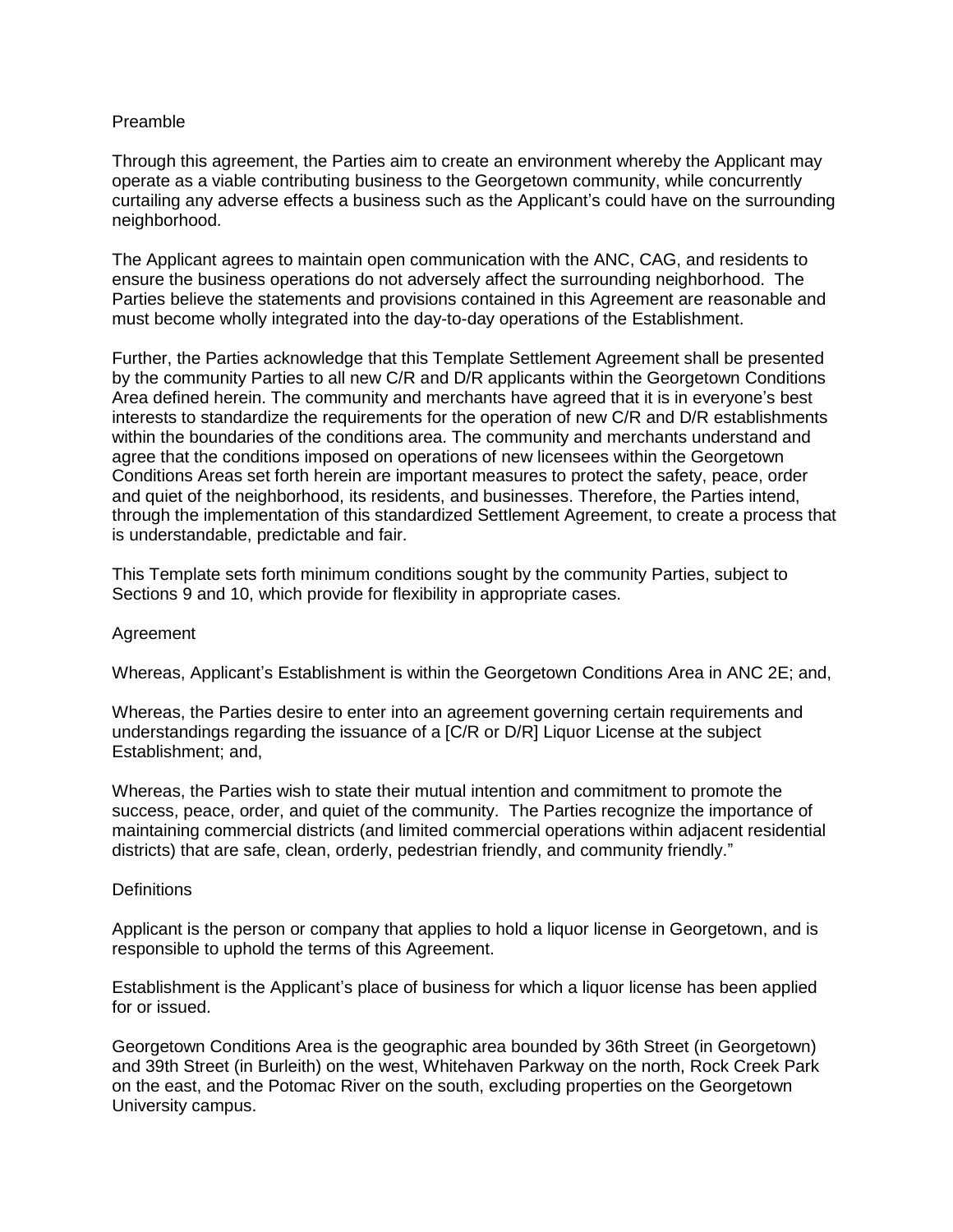Georgetown Settlement Agreement Template is the document that contains the minimum terms and conditions that the Georgetown community wants applicants for new liquor licenses in the Georgetown Conditions Area to abide by in exchange for community support for their ABRA license application.

Private Outdoor Space is any privately owned space associated with the Establishment including, but not limited to, sidewalks, alleys, roof decks, side or back yards, patios, summer gardens, and balconies.

Promoter is an individual who is not on Applicant's payroll, or a business entity that is not controlled by Applicant or Applicant's principals or employees.

Sidewalk Café is any public space adjacent to or associated with the Establishment for which a public space permit is required for occupancy.

The Parties Agree As Follows:

Requirements for promoters.

Applicant will not allow any Promoter to operate in the Establishment for drinking or entertainment oriented activities.

Requirements for noise:

a. Applicant will not create any noise from live entertainment or amplified sound within the Establishment that can be heard outside of the Establishment.

b. There shall be no dumping of bottles outside the Establishment between the hours of 10:00 p.m. and 7:00 a.m.

c. Requirements for keeping windows and doors shut to mitigate noise may be included in the Agreement.

Requirement for closing time.

Applicant agrees to close the Establishment by midnight.

Sidewalk Café and Private Outdoor Space:

There shall be no amplified entertainment associated with any sidewalk café space or private outdoor space operated by the Applicant unless specifically agreed to under a special provision by the ANC and CAG.

Applicant will not allow any noise to be generated by a sidewalk café or private outdoor space that can be heard from 50' away after 10:00 p.m. on weeknights and 11:00 p.m. on weekend nights, unless specifically agreed to under a special provision by the ANC or CAG.

All sidewalk cafés and private outdoor spaces shall close each day of the week no later than 11 p.m. weeknights and midnight on weekend nights, unless specifically agreed to under a special provision by the ANC or CAG.

Applicant will not allow any noise to be generated in a private outdoor space related to the operation of the establishment that can be heard inside a residence.

There shall be no amplified entertainment with bass that can be heard or felt in any residential property.

Public Space Cleanliness and Maintenance: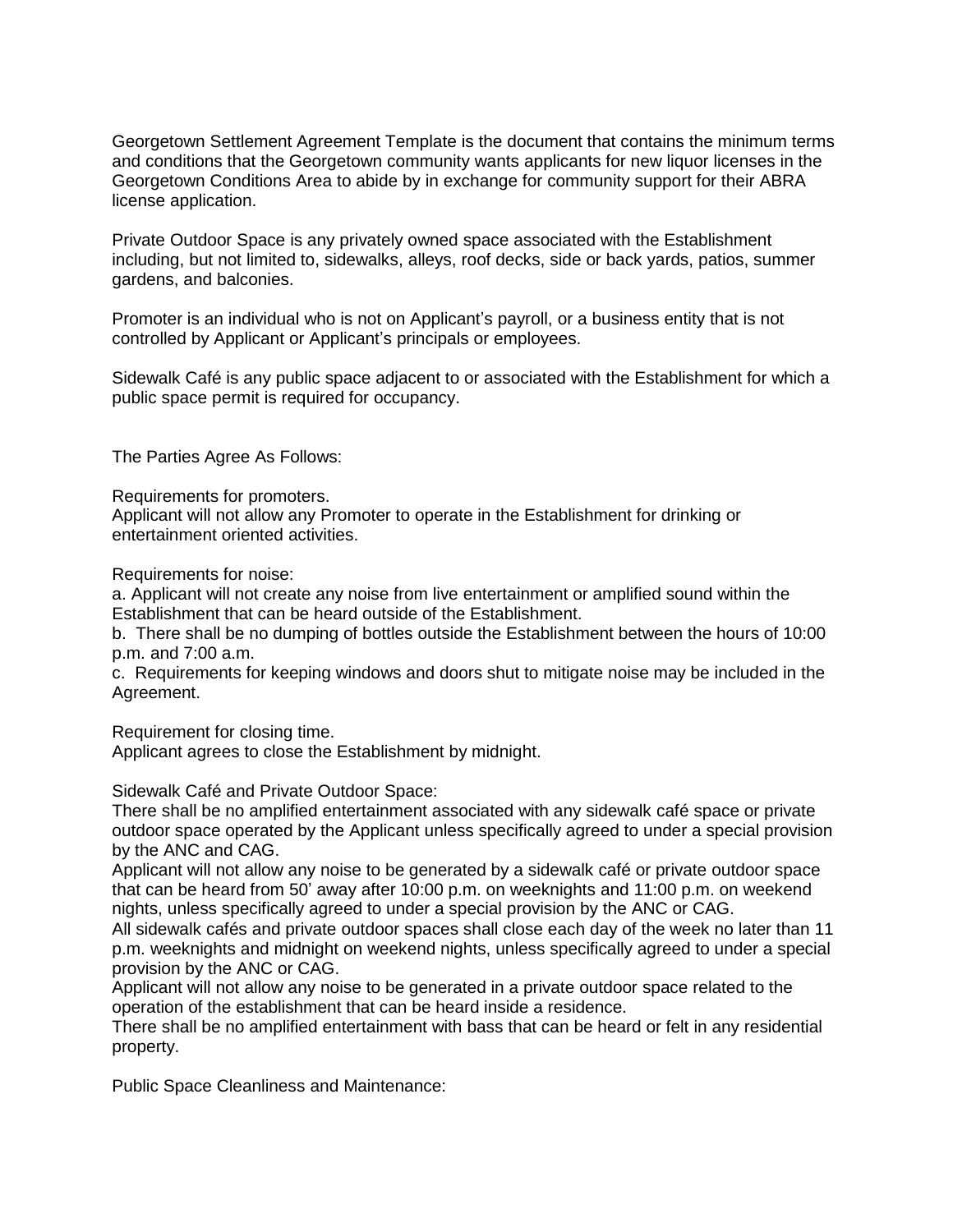Applicant will maintain the public space (minimally including the front sidewalk up to and including the gutter in front of the subject Establishment, and the alleyway behind the subject Establishment) adjacent to the Establishment in a clean and litter-free condition by:

Maintaining regular trash removal service.

Maintaining a [covered dumpster or other supercans] to be placed [inside or in the rear of the building]. Applicant shall ensure that the surrounding area is kept clean at all times and the [dumpster or supercans] is placed such that it does not encroach on the abutting property owners and so that no garbage is placed on the abutting property.

Ensuring that trash, garbage and cooking oil is properly covered and maintained to prevent both spilling and infiltration from vermin.

Trash pickup shall not occur between the hours of 10:00 p.m. and 6:00 a.m.

Picking up the trash, including beverage bottles and cans, and all other trash on the sidewalk and in the gutter a minimum of twice daily (immediately before and after business hours). Directing that its employees inspect the sidewalk café at least once each hour to ensure its cleanliness.

Exercising due diligence to prevent and/or rid vermin infestation in and around the establishment, including following minimally, the recommendations and guidelines of the Vector Control Division of the Department of Public Works.

Remove snow and/or ice from sidewalks fronting the Establishment (includes sidewalks on the sides of corner buildings) within the time limits set by the District of Columbia for such snow and/or ice removal.

Promptly remove graffiti written on the exterior walls of the property within 48 hours of graffiti's appearance.

Parking/Valet Arrangements.

Any valet service offered by the Applicant, either directly or under contract to a third party, shall only park cars in off-street private parking and not in public spaces.

Regulations.

In addition to the requirements of this agreement, Applicant will operate in compliance with all applicable DC laws and regulations.

Delivery Hours:

Applicant will not receive deliveries to the Establishment between the hours of 10:00 p.m. and 6:00 a.m.

Applicant will not receive deliveries from vehicles parked on a rush hour restricted side of the street during restricted hours.

For an Establishment located on property abutting or close to residential property, additional and/or different protective measures may be appropriate.

For an Establishment located on a property that would not have an impact on a residential property or is otherwise exceptional, fewer, or less restrictive measures may be appropriate.

# Participation in the Community

Applicant agrees to maintain open communication with the ANC and CAG and the Georgetown community to deal in good faith with issues under this Settlement Agreement, and is encouraged, from time to time, to send a representative of the Establishment to community meeting(s).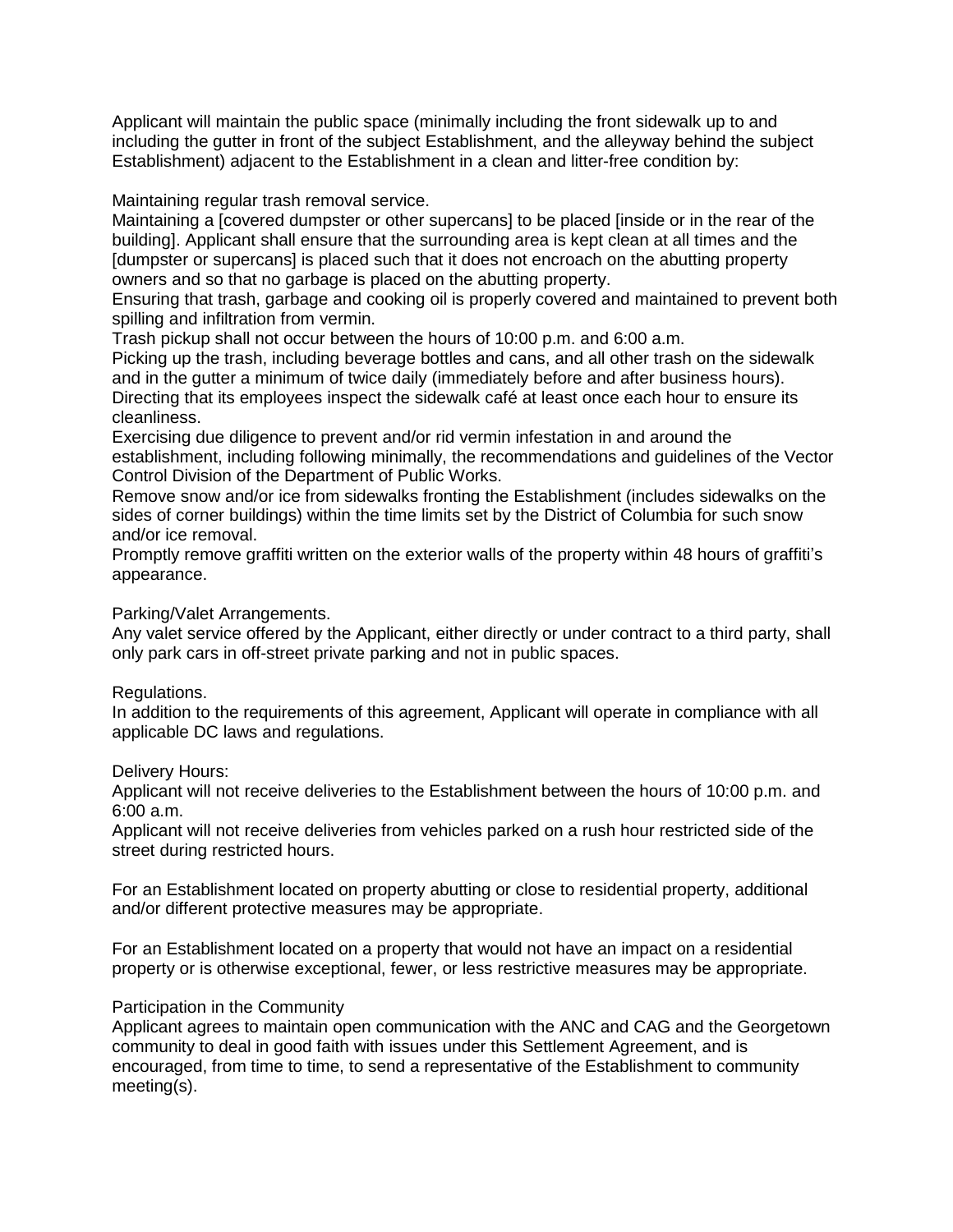Notice and Opportunity to Cure.

In the event that any of the parties is in breach of this Agreement, it shall be entitled to reasonable notice and opportunity to cure, as a condition precedent to seeking enforcement of the Agreement.

Unless the breach is of an emergency nature or is a repetition of a prior breach, reasonable notice and opportunity shall provide for a cure within 10 days of the date of such notice for minor violations and 30 days for major violations.

If Applicant or the licensee fails to cure within the 30-day period (or, with respect to a breach which reasonably requires more than 30-days to cure, fails to commence cure of such breach and diligently pursues such cure) failure shall constitute a cause for seeking a Show Cause Order from the ABRA Board pursuant to D.C. Official Code § 25-447.

Unless otherwise noted above, any notices required to be made under this Agreement shall be in writing and mailed via certified mail, return receipt requested, postage prepaid, or hand delivered, to the other Parties to this Agreement at the addresses listed on the signature lines. Notice shall be deemed given as of the time of receipt or refusal of receipt.

Failure to give notice shall not constitute waiver or acquiescence to the violation, but notice shall be a prerequisite to the filing of a complaint with the ABRA Board or any other enforcement action.

Notwithstanding the above, any Party may seek immediate enforcement with an ABRA inspector without prior notice for a noise violation of this Agreement.

This Agreement is binding on the Applicant and its assigns.

In Witness Whereof

| The Parties have affixed hereto their hands and seals. |                      |  |
|--------------------------------------------------------|----------------------|--|
| Applicant:                                             | Date: _____________  |  |
| Notices to Applicant shall be directed to:             |                      |  |
|                                                        |                      |  |
| <u> 2008 - Jan Barnett, fransk politiker (d. 1982)</u> |                      |  |
|                                                        |                      |  |
|                                                        |                      |  |
| Advisory Neighborhood Commission 2E Representative:    | Date: ______________ |  |
|                                                        |                      |  |
|                                                        |                      |  |
|                                                        |                      |  |
| Citizens Association of Georgetown Representative:     |                      |  |
|                                                        | Date: ______________ |  |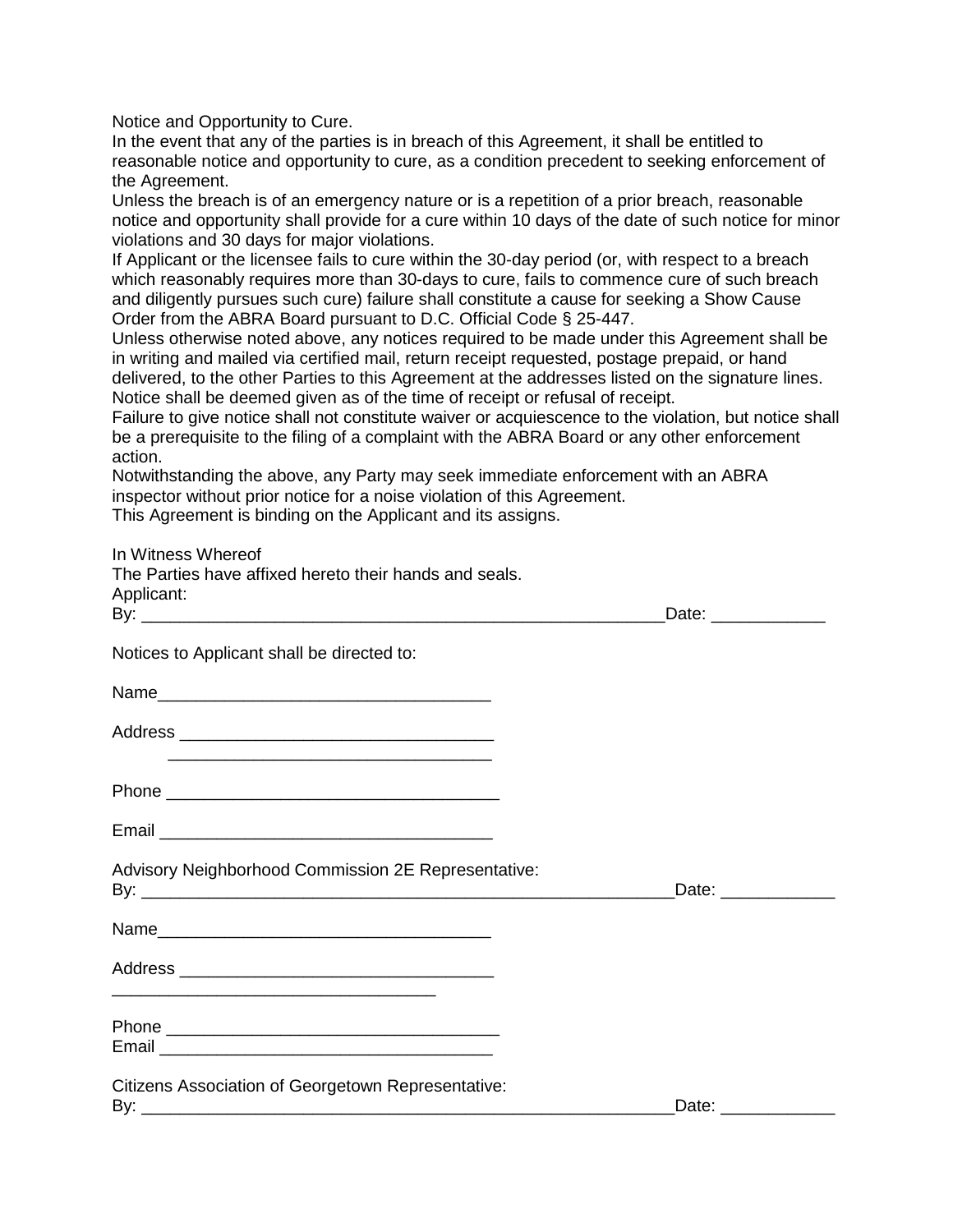| Name   | <u> 1989 - Jan Stein Stein, fransk politik fotograf (d. 1982)</u> |  |  |
|--------|-------------------------------------------------------------------|--|--|
|        |                                                                   |  |  |
| Phone: |                                                                   |  |  |

Email: \_\_\_\_\_\_\_\_\_\_\_\_\_\_\_\_\_\_\_\_\_\_\_\_\_\_\_\_\_\_\_\_\_\_\_\_\_\_

The motion was seconded and carries 6-0.

Commissioner Starrels made the following motion with regard to Kouzina Authentic Greek Restaurant, ABRA-0099818, 3236 Prospect St., NW (Class C license) settlement agreement:

ANC 2E endorses the license for this establishment along with the settlement agreement.

The motion was seconded and passes 6-0.

# **Old Georgetown Board**

Commissioner Birch chaired the OGB portion of the agenda.

Commissioner Jones made the following motion:

# **With regard to OG 16-068 (HPA 16-114): 3420 P Street, NW:**

ANC 2E appreciates the efforts by the applicant of a much welcomed restoration of a Georgetown contributing building. We have no concerns regarding the proposed demolition of a single garage and support the additional rear yard green space. We have concerns regarding the proposed window additions on the east side, due to a noticeably visible change to this façade. We note that the windows on the west façade are smaller windows that are above the roofline of the property directly adjacent, and would create a less visible change. Although the addition proposed on the east side is modest, ANC 2E does have concerns regarding the possible impact in relation to the historical context of the adjacent property, the elimination of much of the side yard, and the elimination of the historic side porch.

Note: there are two separate tax lots on this property, and some question remains as to whether the proposed addition will require a "subdivision of lots into a single recordation lot."

The motion was seconded and carries 6-0.

Commissioner Starrels made the following motion:

# **With regard to OG 16-064 (HPA 16-110): 3251 Prospect St., NW:**

ANC 2E endorses option "A" without the additional signage on the side of the building.